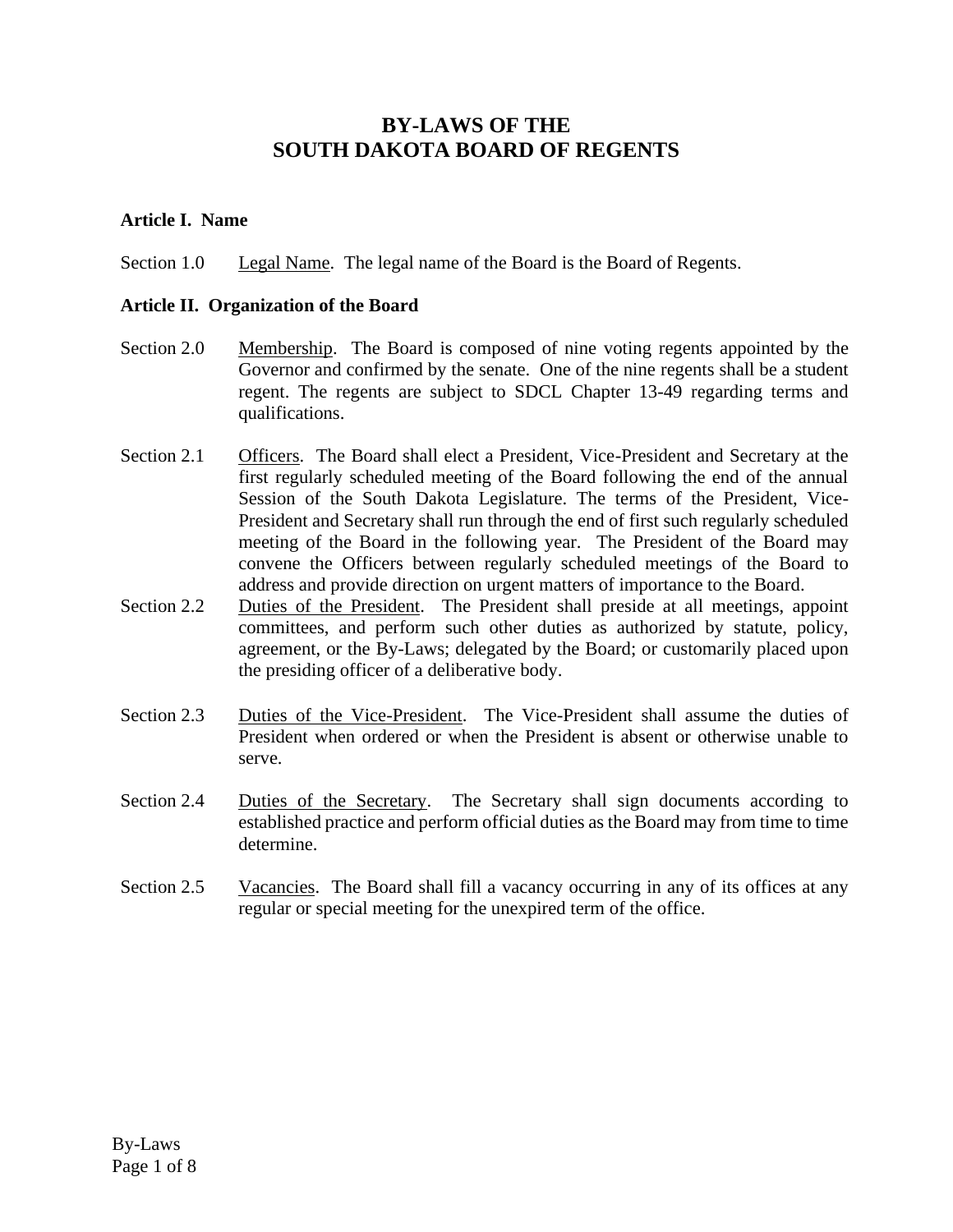### **Article III. Standing Committees**

- Section 3.0 Organization. Each regent shall be appointed to at least one Standing Committee at the first regularly scheduled meeting of the Board following the end of the annual Session of the South Dakota Legislature. The President of the Board shall designate a chairperson for each Standing Committee. The terms of each shall run through the end of the first regularly scheduled meeting of the Board following the end of the annual Session of the South Dakota Legislature in the following year. A majority of the Standing Committee members present and voting shall constitute a quorum for conducting business. The affirmative vote of a majority of the Standing Committee members shall be required to take action. The President of the Board shall serve as an ex-officio voting member of all Standing Committees. The President shall also have the authority to designate a regent from one Standing Committee to serve on another Standing Committee as required to conduct business.
- Section 3.1 Standing Committees. The following Standing Committees are hereby authorized: (1) Committee on Academic and Student Affairs, (2) Committee on Budget and Finance, and (3) Audit Committee, which shall function as a sub-committee of the Committee on Budget and Finance. Except where indicated otherwise, each Standing Committee shall consist of no more than three regents (not counting the President who is an ex-officio voting member), who shall be appointed by the President of the Board, and shall report directly to the Board. When possible, the President shall make the Standing Committee appointments based upon the preference of each regent. The chairperson of each Standing Committee may appoint additional non-regent members, on an ad hoc basis, as necessary and appropriate to address specific topics within the jurisdiction of the Standing Committee.
- Section 3.1.1 Committee on Academic and Student Affairs. The jurisdiction of the Committee on Academic and Student Affairs shall include the following, in addition to other related activities:

Accreditation Articulation Activities Course Enrollment(s) Curriculum Enrollment and Retention Financial Aid, Tuition Waiver and Scholarship Faculty Rank, Tenure, and Promotions Faculty/Staff Development Service Policies Graduation Lists Guidance and Counseling Learning Management System(s) Libraries Program Review and Development Reciprocity, Academic Compacts, Slot Programs Student Relations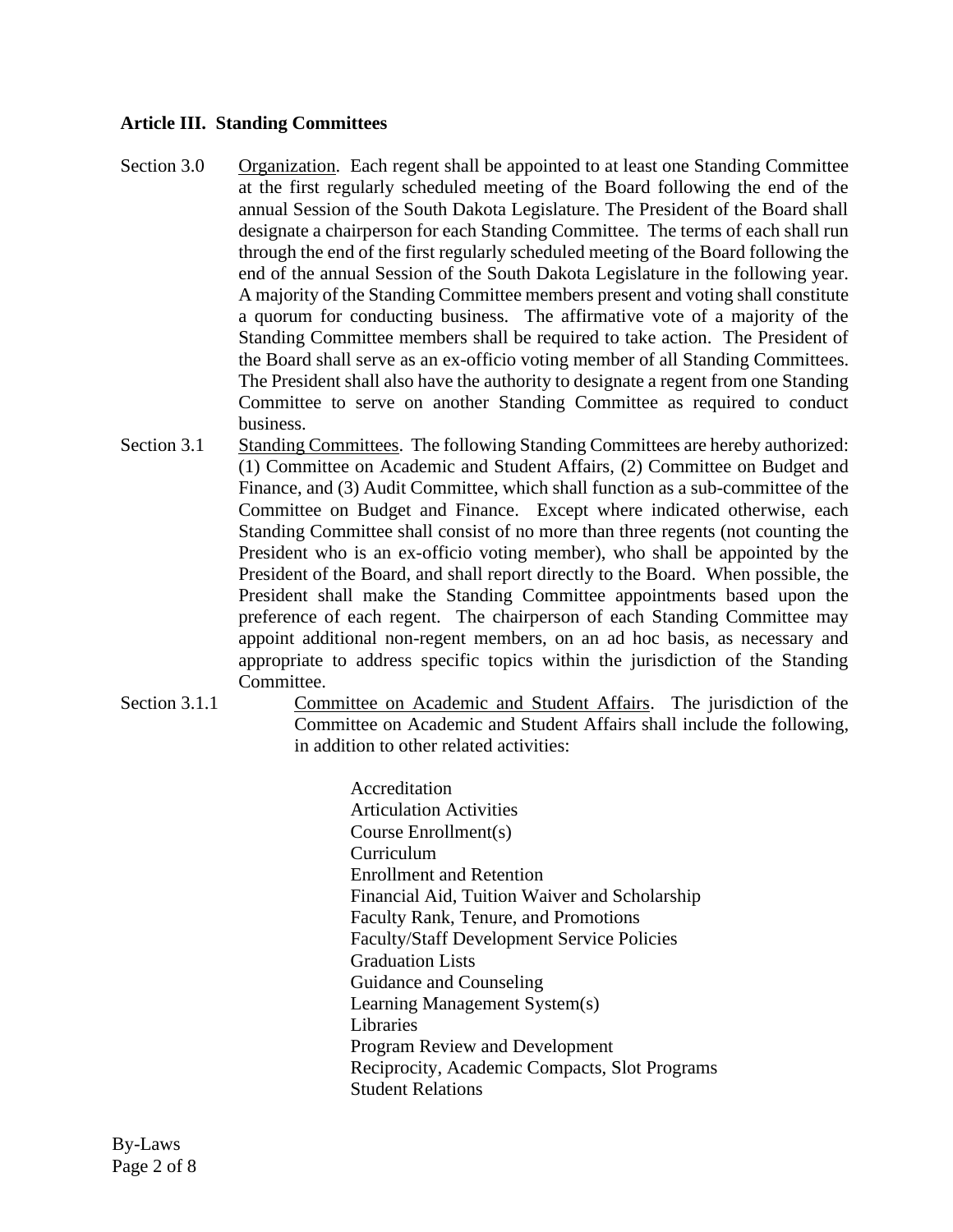|               | Student and Financial Aid Information System(s)<br><b>Research and Grant Proposals</b>                                                                                                                                                                                                                                                                                                                                                                                                                                                                                                                                                                                                                                 |
|---------------|------------------------------------------------------------------------------------------------------------------------------------------------------------------------------------------------------------------------------------------------------------------------------------------------------------------------------------------------------------------------------------------------------------------------------------------------------------------------------------------------------------------------------------------------------------------------------------------------------------------------------------------------------------------------------------------------------------------------|
| Section 3.1.2 | Committee on Budget and Finance. The jurisdiction of the Committee on<br>Budget and Finance shall include the following, in addition to other related<br>activities:                                                                                                                                                                                                                                                                                                                                                                                                                                                                                                                                                   |
|               | Accounting<br>Athletics (reported through the Athletics Committee)<br><b>Bonding</b><br><b>Budget</b><br>Civil Service/Exempt Personnel Activities<br><b>Facilities and Physical Plant</b><br>HEFF and School and Public Lands Fund<br>Inventory<br><b>Investments</b><br>Maintenance and Repair<br>Payroll<br><b>Personnel Actions</b><br>Purchasing and Printing<br><b>Salaries and Fringe Benefits</b><br><b>Travel and Contractual Review</b><br>Tuition<br>Foundations<br>Fund Raising/Gifts and Donations<br>Fiscal Integrity and Budget of Athletic Programs<br><b>Compliance by Athletic Programs</b><br><b>Personnel Contracts of Athletics Programs</b><br>All Aspects of Intercollegiate Athletics Programs |
| Section 3.1.3 | Audit Committee. The jurisdiction of the Audit Committee shall include<br>the following, in addition to other related activities:                                                                                                                                                                                                                                                                                                                                                                                                                                                                                                                                                                                      |
|               | Financial Oversight and Control<br><b>Financial Reporting</b><br>External and Internal Audit Functions and Reports<br><b>Internal Controls</b><br>Compliance with Laws, Regulations, and Policies<br>All Functions of the Chief Financial Officer of the Institutions                                                                                                                                                                                                                                                                                                                                                                                                                                                  |
|               | The Audit Committee shall consist of three to five members appointed by<br>the President (not counting the President who is an ex-officio voting<br>member): three members shall be regents, and up to two members may be<br>non-regents who are permanent residents of the State of South Dakota.<br>Any non-regents shall be appointed for three-year terms.                                                                                                                                                                                                                                                                                                                                                         |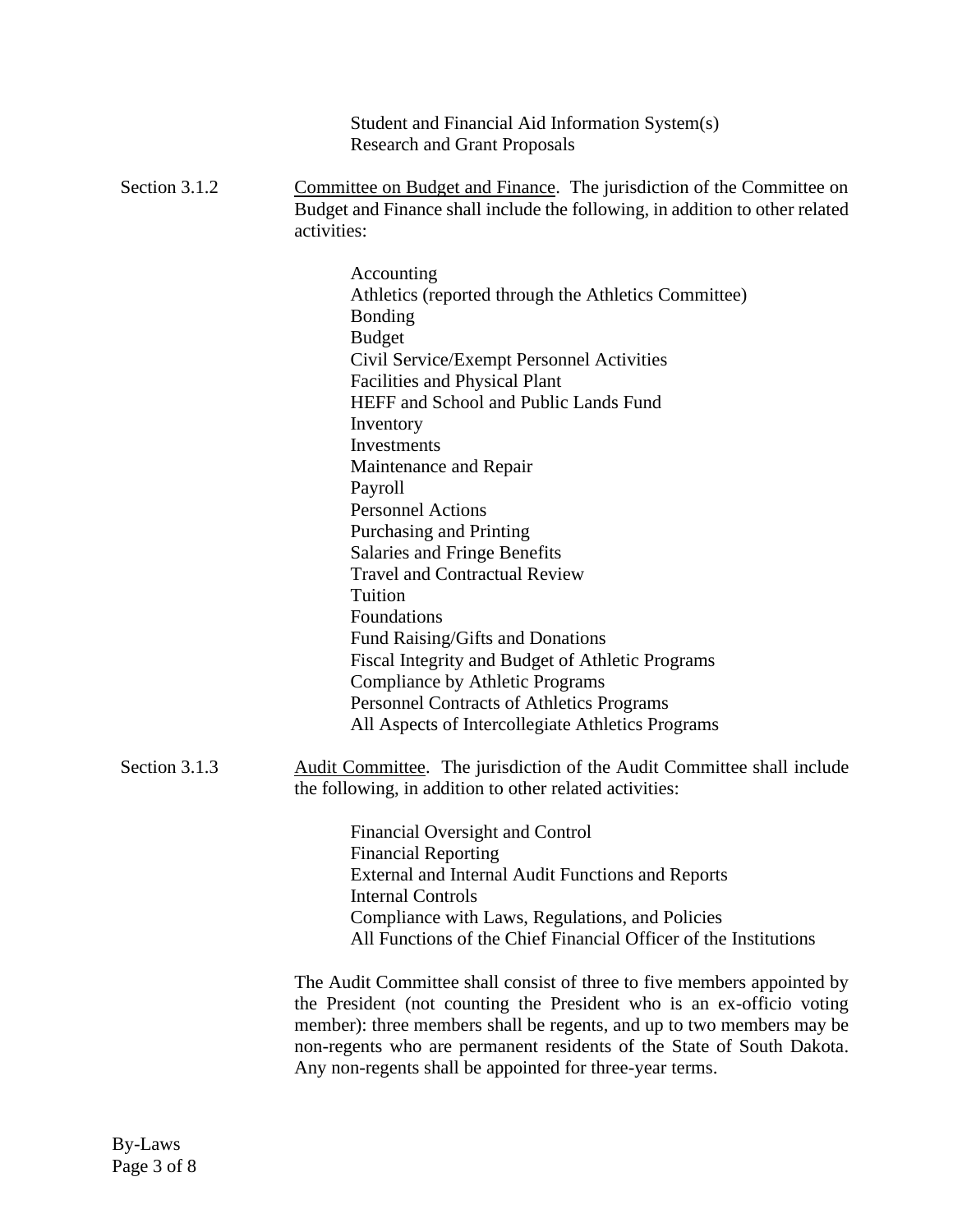- Section 3.2 Meetings. Standing Committee meetings may be held in conjunction with regular meetings of the Board. A special meeting of any Standing Committee may be called by the President of the Board, the Executive Director with the consent of the President of the Board, or the chairperson of the Standing Committee. Prior to a Standing Committee meeting or a Board meeting, the Standing Committee chairpersons and any other interested regents may be briefed on agenda items by staff.
- Section 3.3 Action. A Standing Committee may take one of the following actions on an agenda item before reporting back to the Board:
	- (a) Recommend adoption
	- (b) Recommend adoption with amendment(s)
	- (c) Recommend against adoption
	- (d) Forward without a recommendation
	- (e) Recommend deferral to a date certain
	- (f) Recommend re-referral to same committee for further study and/or hearings
	- (g) Recommend referral to another committee with or without a recommendation
	- (h) Receive for information purposes
	- (i) Recommend adoption of a new policy or revision to a current policy
	- (j) Recommend adoption of a new procedure or revision to a current procedure.

Standing Committees shall report back to the Board following each Standing Committee meeting.

## **Article IV. Special Committees**

- Section 4.0 Special Committees. The following Special Committees are hereby authorized by order of the Board: Search Committee and Legislative Committee. Additional Special Committees may be appointed from time to time by order of the Board for such purpose(s) and duration as the Board deems appropriate. Except where indicated otherwise, each Special Committee shall consist of no more than three regents (not counting the President who is an ex-officio voting member), who shall be appointed by the President of the Board, and shall report directly to the Board. The President of the Board shall serve as an ex-officio voting member of all Special Committees.
- Section 4.1 Search Committee. All nationwide search activities conducted by the Board shall be assigned a Search Committee.
- Section 4.1.1 **Organization.** The President of the Board shall appoint a Search Committee, the chairperson of the Search Committee, and any local or campus advisory committee that may supplement the Search Committee. The Executive Director shall serve as staff to the Search Committee.

By-Laws Page 4 of 8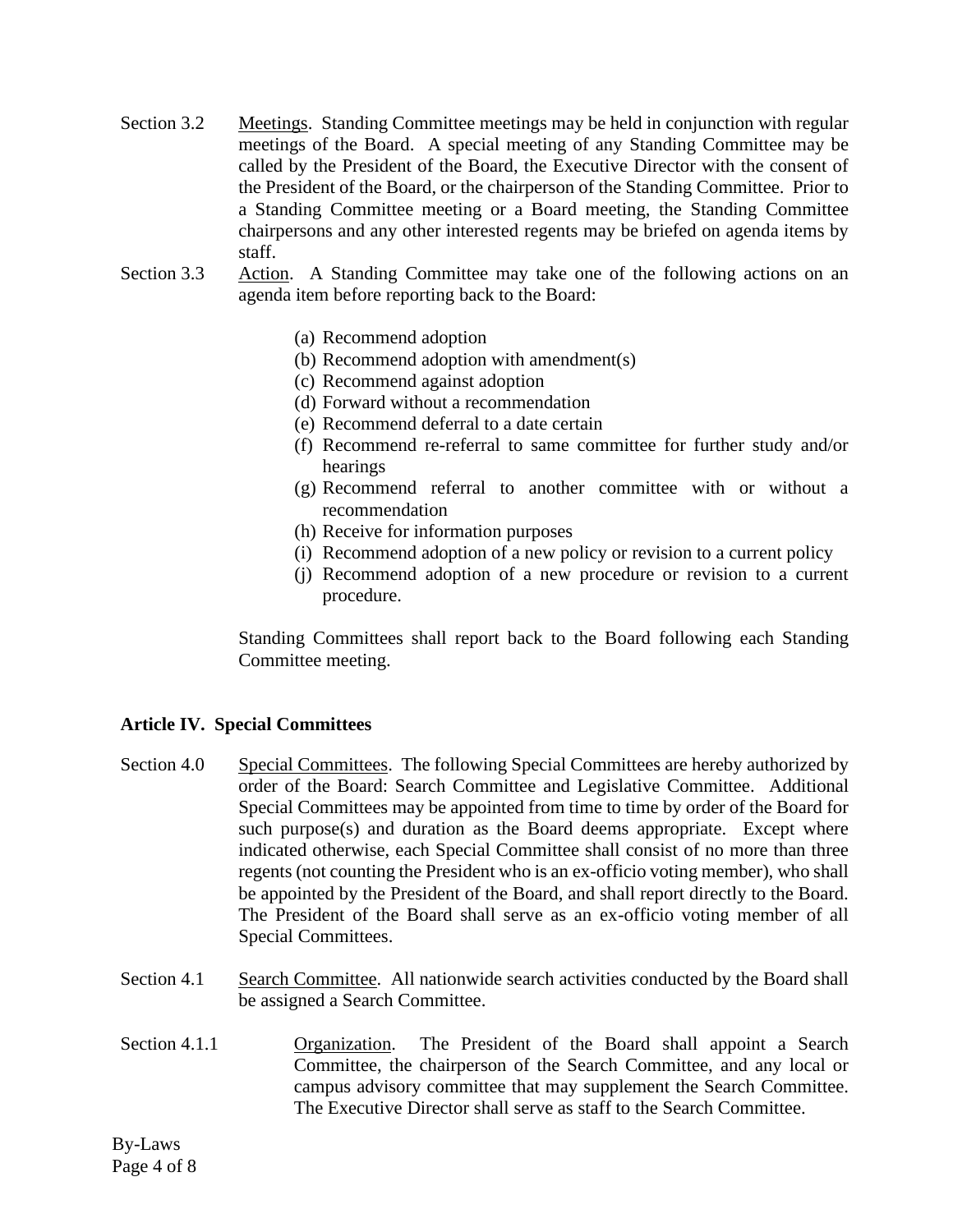- Section 4.1.2. Action. The chairperson of the Search Committee or the President of the Board shall approve the position announcement prior to publication. The Search Committee shall determine appropriate materials to be submitted by the candidates for position vacancies. The screening process shall be conducted by the Search Committee. The Search Committee may share the application materials with any local or campus advisory committee appointed by the President of the Board as the Search Committee deems appropriate. The Search Committee will contact references and conduct meetings to select semifinalists. From this group, approximately three to five finalists will be selected by the Search Committee. The Search Committee may provide input and a recommendation to the Board regarding the applicants. The Board shall ultimately make any hiring decision.
- Section 4.2 Legislative Committee. The Legislative Committee shall engage in legislative matters in accordance with Section 4.2.2 below.
- Section 4.2.1 Organization. The President of the Board shall appoint a Legislative Committee and the chairperson of the Legislative Committee. The Executive Director and/or their designee(s) shall serve as staff to the Legislative Committee.
- Section 4.2.2 Action. The Legislative Committee shall provide input and advice to the Executive Director and/or Board on proposed or prospective legislation and associated impacts, issues, positions and/or strategies. The Legislative Committee is not intended to act in lieu of the Board, but if necessary, it may offer direction to the Executive Director on legislative matters on behalf of the Board when time constraints do not allow for engagement with the Board.

#### **Article V. Meetings of the Board**

- Section 5.0 Regular Meetings. An annual schedule of meetings shall be prepared in advance by the Board.
- Section 5.1 Special Meetings. Special meetings of the Board will be held on the call of the President or by joint request of a majority of the regents, with due and reasonable notice always being given.
- Section 5.2 Public Meetings. Regular and special meetings of the Board shall be appropriately noticed and open to the media and the public in accordance with SDCL Chapter 1- 25, except by vote of the Board for discussion of those matters which are permitted under South Dakota statutes to be discussed in an executive or closed meeting.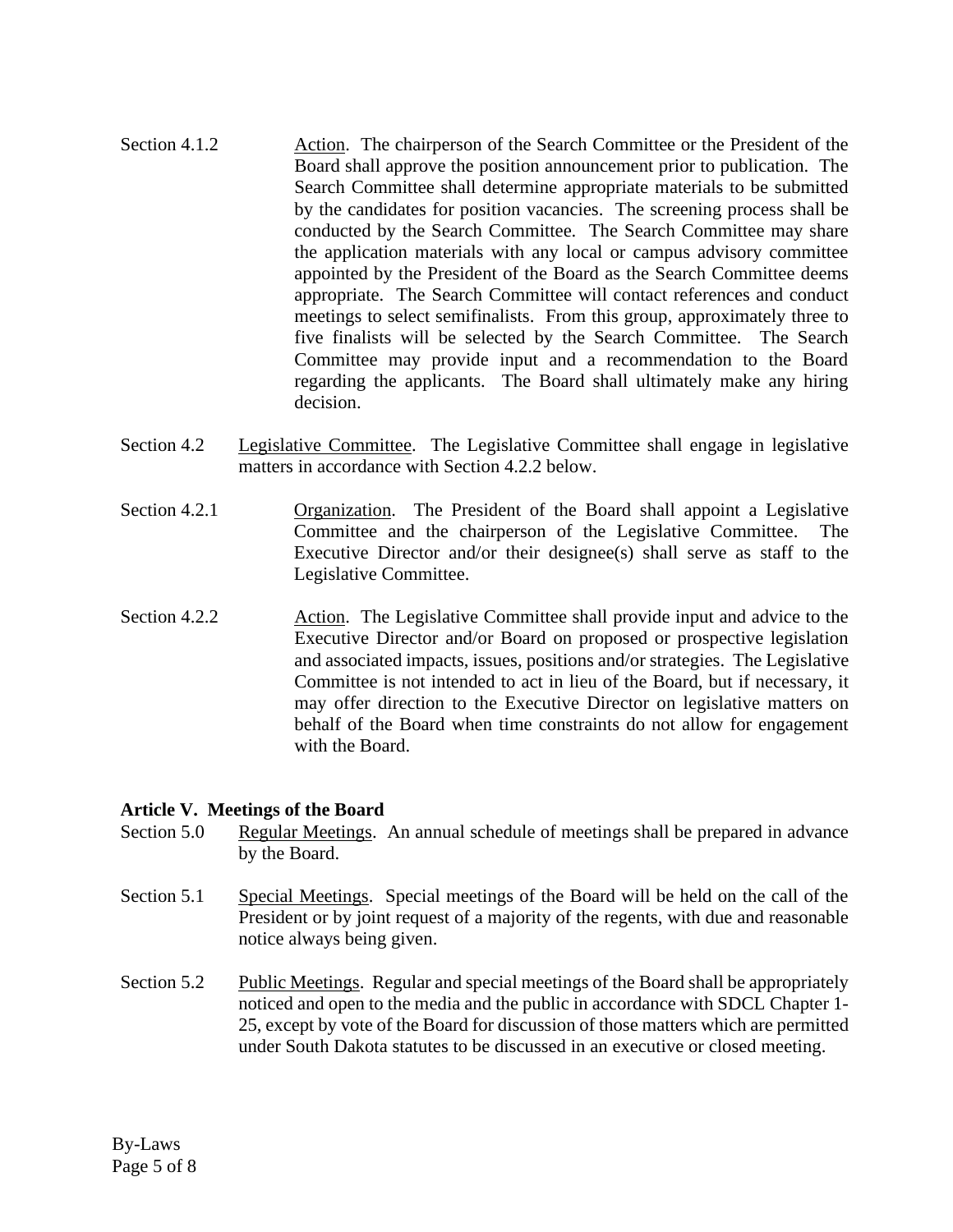- Section 5.3 Quorum. A majority of the regents shall constitute a quorum for the transaction of business, except as otherwise provided in these By-Laws.
- Section 5.4 Parliamentary Procedure. On questions of parliamentary procedure, Robert's Rules of Order, Revised, shall prevail.
- Section 5.5 Official Action. The affirmative vote of a majority of the regents shall be required to take official action. Official action by the Board shall be in the form of (1) By-Laws or Board Policy Actions, (2) Special Resolutions, and (3) Ordinary Business. All By-Laws or Board policy actions, special resolutions, and ordinary business have equal validity. In case of conflict, the one passed last shall prevail.
- Section 5.5.1 Final Action on Board Policy. Any proposed Board policy adoptions and revisions (including By-Laws) may not be finally passed until they have official action at two separate Board meetings. However, the Board may waive this requirement by unanimous consent of the regents voting on the proposed Board policy adoption or revision.
- Section 5.6 Agenda. The Board office must receive all requests for items to be placed on a Standing Committee or the Board agenda no later than seven working days prior to the meeting. Any request must be in writing and accompanied by the necessary background information. Failure to comply with the requirements of this section may cause the Standing Committee or the Board to defer the proposed agenda item until the Standing Committee or the Board has sufficient time to review the item. Approval by two-thirds of the members shall be required to add an item to the agenda of the Standing Committee or the Board if the Board office did not receive the item at least seven working days prior to the meeting. The By-Laws shall govern the placement of items on the agendas of appropriate Standing Committees by jurisdiction or the Board. The regular order of business at all Board meetings shall be:
	- (a) Approval of agenda
	- (b) Approval of minutes of preceding meetings
	- (c) Standing Committees' consideration of agenda items as a whole Board, or reports thereof
		- (1) Committee on Academic and Student Affairs
		- (2) Committee on Budget and Finance
		- (3) Audit Committee (as necessary)

#### **Article VI. Employees**

Section 6.0 Executive Director. The Board shall employ an Executive Director, who shall perform such duties as are delegated by the Board. The salary of the Executive

By-Laws Page 6 of 8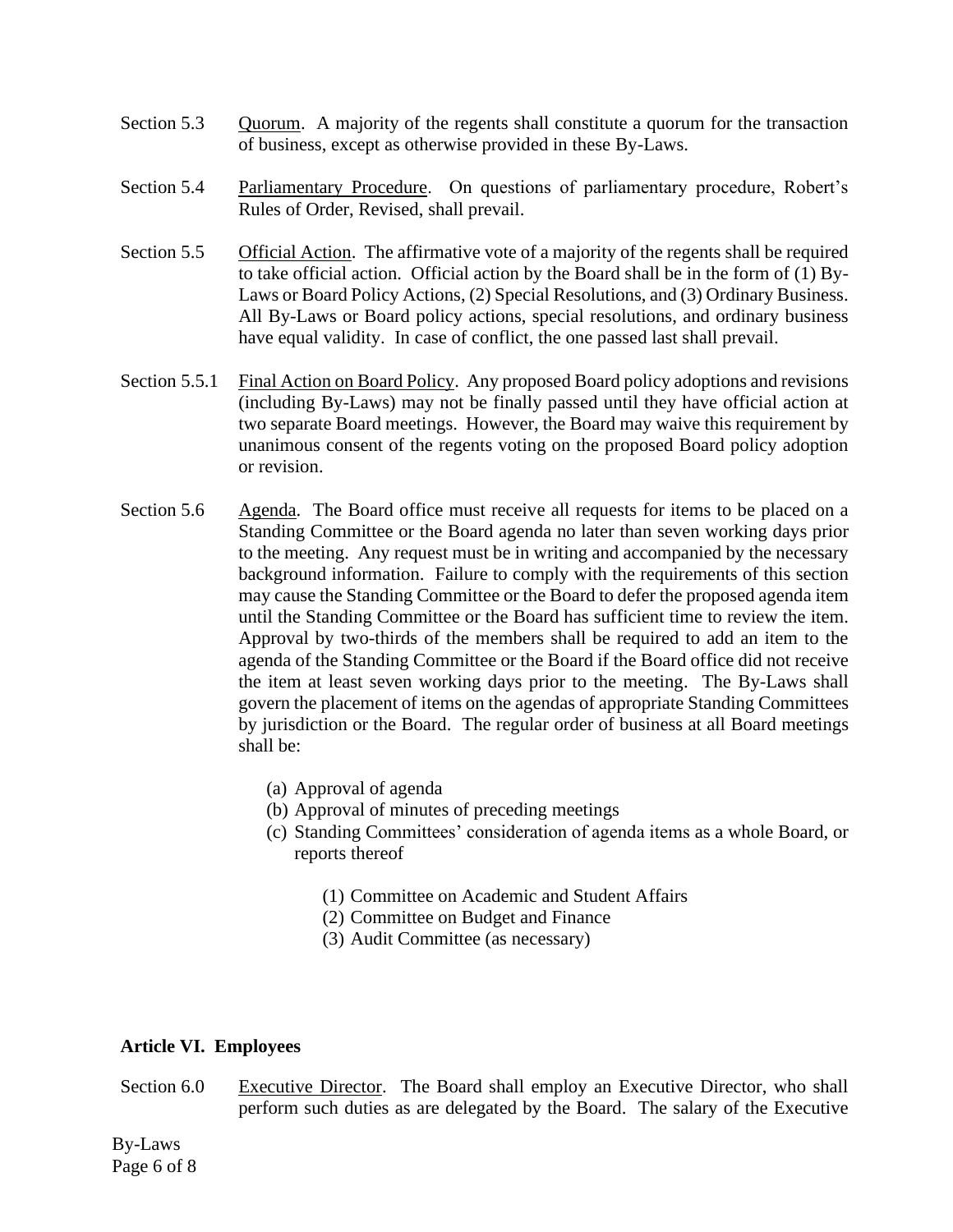Director shall be set by the Board. The Executive Director shall be responsible for the employment and termination of additional staff in accordance with the personnel policies of the Board.

## **Article VII. Communications**

Section 7.0 Communications by the Board. The President of the Board is the only regent authorized to make official pronouncements for the Board, and then as instructed by the Board. The Executive Director of the Board is authorized to speak for the Board and the state system of higher education with respect to any policy matters that have received the approval of the Board, and on administrative matters which have been entrusted to the Executive Director by law or by the Board. The President or Superintendent of each institution, as chief executive officer of his/her respective institution, is responsible for all releases and information issued from his/her institution.

## **Article VIII. Indemnification**

- Section 8.0 Indemnification. If any claim or action is instituted against the Board or any of its regents, officers, or employees arising out of an act or omission occurring in the exercise of official duties or responsibilities as a regent or an officer of the Board, or within the scope of the employment, the Board may request authorization from the Attorney General for any one or more of the following:
	- (a) Indemnification of such regent, officer, or employee for the court costs incurred in the defense of such claim or action;
	- (b) Payment to, or indemnification of, such regent, officer, or employee for the reasonable attorney fees incurred by virtue of such claim or action;
	- (c) Payment to, or indemnification of, such regent, officer, or employee for a judgment based upon such claim or action; or
	- (d) Payment to, or indemnification of, such regent, officer, or employee for a compromise or settlement of such claim or action.
- Section 8.1 Limitations. Indemnification is subject to the limitations and exceptions in SDCL Chapter 3-19.

## **Article IX. Amendments**

Section 9.0 Amendments. These By-Laws may be amended or repealed, consistent with Section 5.5.1, at any regular or special meeting of the Board, by a majority vote of the regents, provided that proper notice of any proposed amendments shall be deemed to have been given to each regent and to the Executive Director if included in the normal agenda distribution given before the meeting at which they are to be proposed.